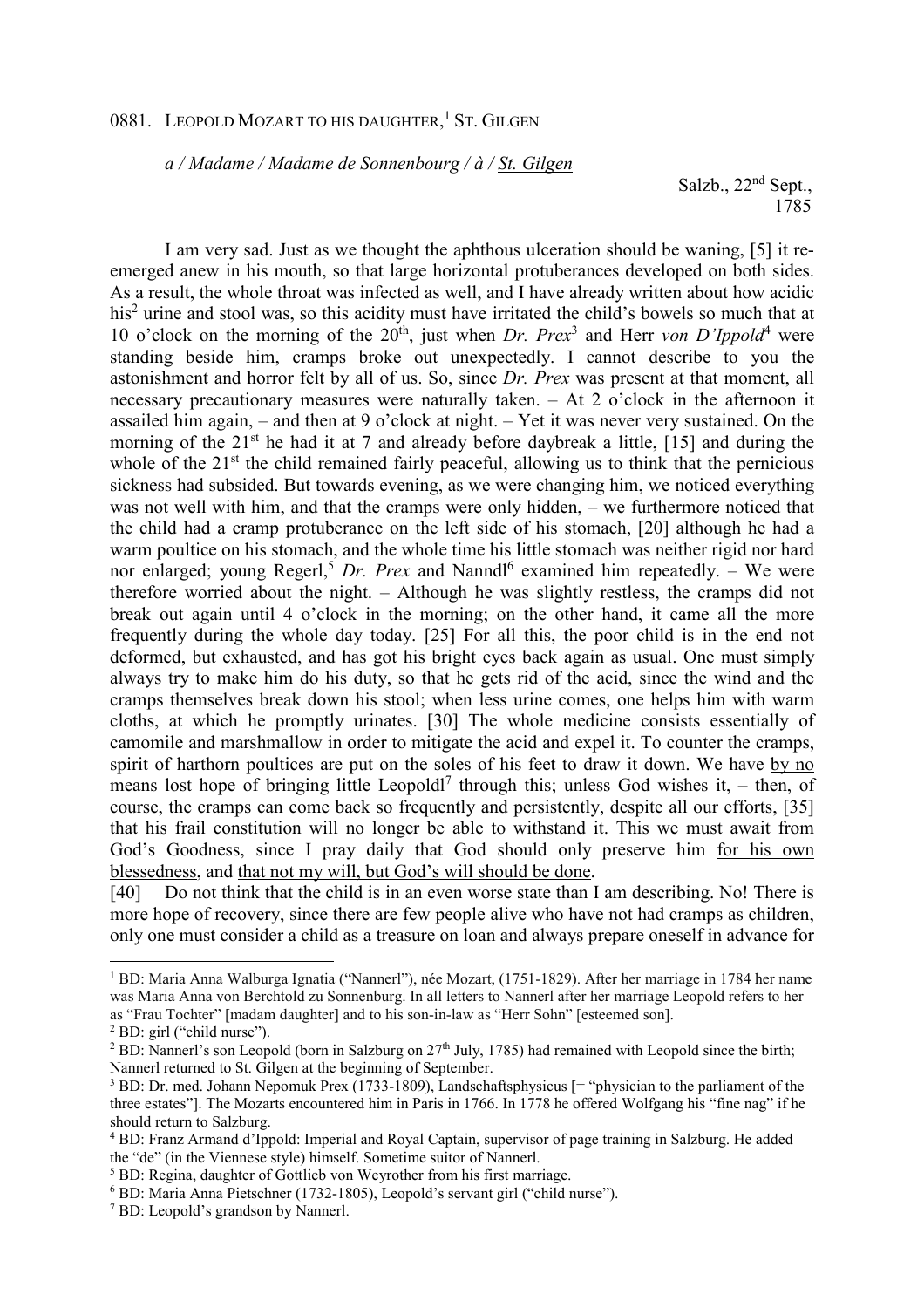its loss, since a child has to overcome a great number of deadly dangers. [45] At birth one is already half-way to death. So let us be patient! – Since this began, *Dr. Prex* has come every day, morning and afternoon.

When the messenger came after 3 o'clock, I had still not even dressed because I had had no time at all. I first of all put on shoes and stockings and quickly dashed round the market, but did not find the kind of hat you want, [50] and for such fine hats they take 9 florins. That is certainly worth the trouble! – and in addition, how am I to know the size? – or how is the Hubers' Nannerl<sup>8</sup> to trim a *chapeau bas*,<sup>9</sup> since you took the old hat out with you?  $-$  – Amid all the major business, one does of course forget such small details! – – Why doesn't my esteemed son write to Lintz? – these hats are available in Austria. [55] The Huebers' Nannerl will make the Polish bonnet; today she did not come to me until evening, for she was ill and had lain down. In this, then, we will have to guess at the size ourselves. The messenger, I hope, will take it with him this coming weekend. It is ridiculous about the singer Lange,<sup>10</sup> I can now believe she is not dead, [60] because in the Regensburg newspaper there was this report from Vienna: – we almost had the misfortune of losing the most outstanding singer, – then it went on about her husband etc. etc. and she was given a public attestation of the best and most immaculate performance etc. – As far as the *fortepiano* is concerned, it must on no account be placed near the heating oven.<sup>11</sup> – What, you are already speaking about heating the house soon? [65] Everyone here acknowledges that we are now having August's weather. Egedacher<sup>12</sup> will come out to you as soon as he is finished with the little organ that he has to set up in his house; in the meantime it is not so severely cold that the instrument would feel it if it is left in the old place where it used to stand, especially once the heating starts. If the cold is intense, [70] one can afterwards reposition it more on the oven side, only the instrument must not feel the heat of the oven too much. If the heating had always been started at once, nothing would have happened to the instrument, but you were both here, the room was shut, and the oven was cold or a bit of a fire was started once or twice for appearances, from which the oven did not even become lukewarm. [75] At least one saves oneself the trouble of having to fetch an additional load or 2 of wood. – Tresel<sup>13</sup> will buy peas, lentils and string beans. – The ribbons will come with this. – Even if I had found a hat, and then had to wait for the decision about whether I may buy it, it would have been sold 10 times in the meantime. The cook will tell me, she is coming to me tomorrow. [80] Nandl, *Monica*<sup>14</sup> and Tresel commend themselves, as does the Hubers' Nannerl. From all of them their compliments to your daughter<sup>15</sup> as well. Nanndl and the Hubers' Nannerl send thanks for the letters they have received from her, they were quite amazed and astonished, and could hardly believe that a young lady<sup>16</sup> von Sonnenburg, who is furthermore only 14 years old, can

l

<sup>8</sup> BD: (Maria) Anna Huber, daughter of a Salzburg antechamber servant.

<sup>9</sup> BD: A flat ladies' hat.

<sup>&</sup>lt;sup>10</sup> BD: Aloisia Lange was ill and did not perform again until 25<sup>th</sup> November, in the *Abduction*. Aloisia Lange, neé Weber, an outstanding soprano whom Mozart met in Mannheim. Aroused his romantic ambitions; as he admitted on 25th Dec., 1780 (No. 0596/27), she was "not yet a matter of indifference" to him. From August, 1782, Mozart's sister-in-law.

<sup>&</sup>lt;sup>11</sup> Some sticking in the action of Nannerl's fortepiano and the best treatment were frequent topics in recent letters.

<sup>&</sup>lt;sup>12</sup> BD: Johann Rochus Egedacher, cathedral vicar, son of the "old man", as the court organ builder was often called.

<sup>&</sup>lt;sup>13</sup> BD: Therese Pänckl, servant in the Mozart household in Salzburg for many years.

<sup>&</sup>lt;sup>14</sup> BD: Leopold's daily household help.

<sup>&</sup>lt;sup>15</sup> "Freyle Nanerl", "Freule Nannerl", = Fräulein Nannerl = Little Madame Nannerl. BD: Leopold's daughter's (Nannerl's) step daughter, Anna Margarete (also known as Marianne), at this time 13 years old. Received keyboard teaching from Nannerl and was later godmother to Nannerl's daughters Johanna and Marie Babette, who both died young. Leopold now addresses his daughter as "Frau Tochter" ["Madame Daughter"] in correspondence.

<sup>&</sup>lt;sup>16</sup> "Freule", a dialect form.